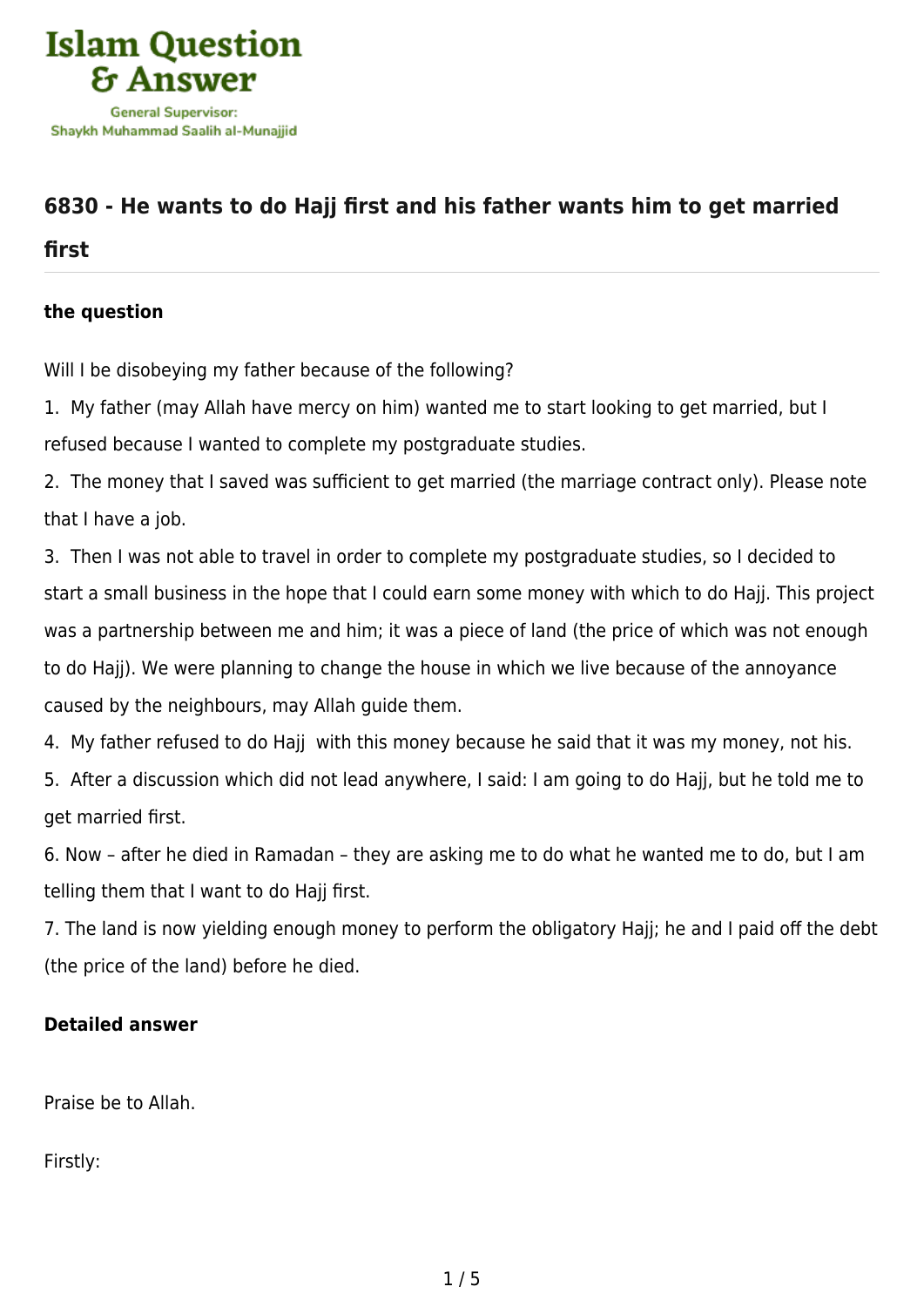

Hajj is obligatory and should be done at the earliest opportunity according to the more correct of the two scholarly opinions. This has been discussed in the answer to question no. [41702](https://islamqa.com/en/answers/41702).

If the available money is sufficient for either doing Hajj or getting married, then precedence should be given to marriage if there is a need for that and there is the fear of falling into haraam. If there is no (urgent) need for marriage, then Hajj should be given precedence.

Ibn Qudaamah (may Allah have mercy on him) said in al-Mughni (5/12): If (the individual) needs to get married and fears that he may encounter hardship, then he should give precedence to marriage, because it is obligatory in his case and he cannot do without it, so it is like spending on his maintenance. If there is no such fear, he should give precedence to Hajj, because marriage is voluntary and should not be given precedence over the obligatory Hajj. End quote.

Shaykh Ibn 'Uthaymeen (may Allah have mercy on him) was asked: Is it permissible to delay Hajj until after getting married for one who is able to do it? That is because of what the youth are facing nowadays of temptation, both great and small.

He replied:

There is no doubt that marriage, for one who has the desire and urgent need for it, takes precedence over Hajj, because if an individual has overwhelming desire, in that case marriage becomes one of the necessities of life, like eating and drinking. Hence it is permissible for one who needs to get married and does not have any money to be given zakaah funds with which to get married, just as the poor person may be given food to suffice him and clothes with which to cover his 'awrah out of the zakaah funds.

Based on that, we say: if he needs to get married, then he should give marriage precedence over Hajj, because Allah, may He be glorified and exalted, stipulated that in order for Hajj to be obligatory, one must be able to do it, as He says (interpretation of the meaning):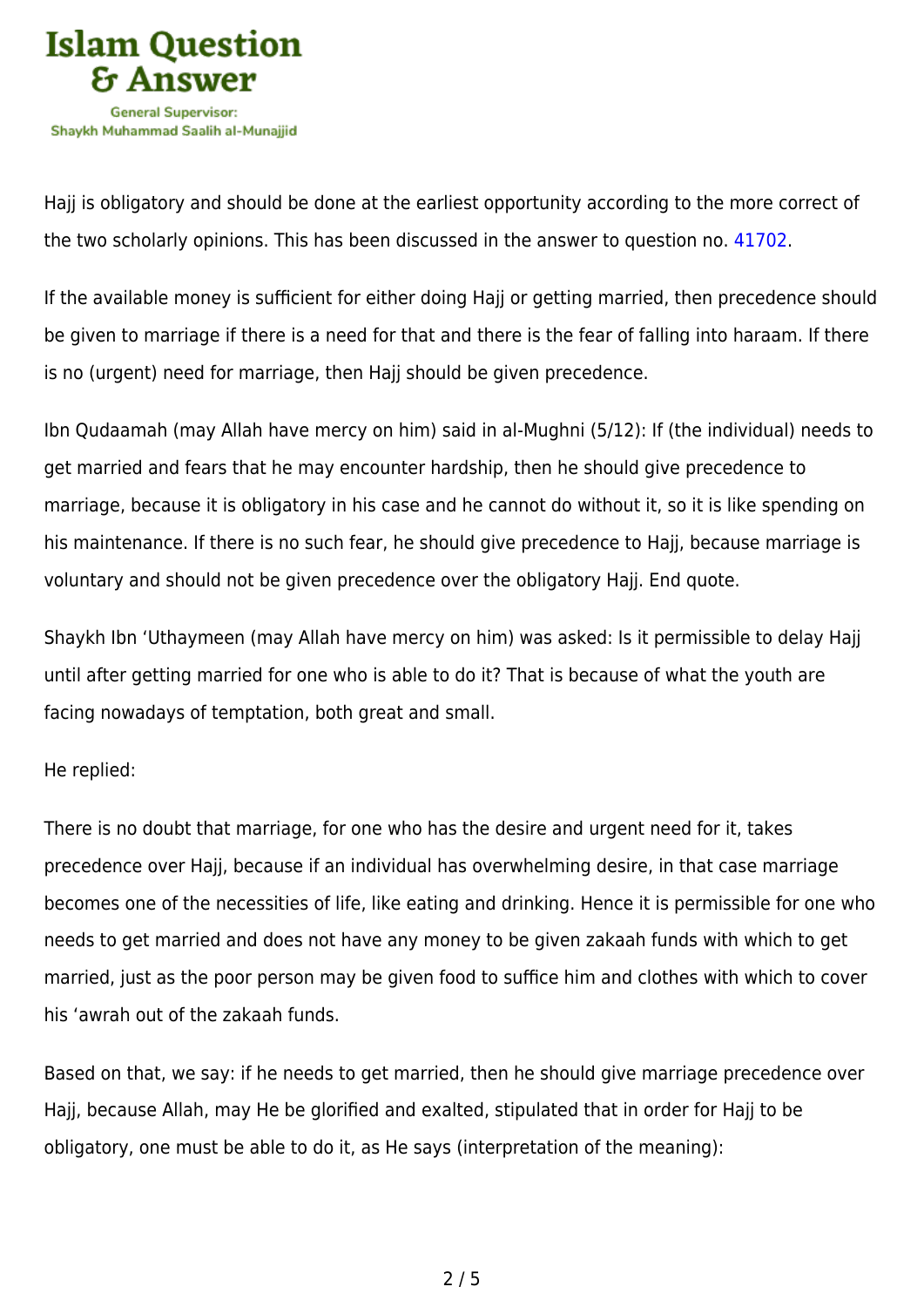

"And Hajj (pilgrimage to Makkah) to the House (Ka'bah) is a duty that mankind owes to Allah, those who can afford the expenses (for one's conveyance, provision and residence)"

[Aal 'Imraan 3:97].

In the case of one who is young and it does not matter for him whether he gets married this year or next year, then he should give precedence to Hajj because it is not necessary for him to give precedence to marriage.

End quote from Fataawa Manaar al-Islam, 2/375

Based on that, if you do not have any fears (of falling into haraam) if you delay marriage, then you should hasten to do Hajj first, and Allah will compensate you with good, because Hajj is one of the important obligatory duties and rituals of Islam.

You do not have to carry out your father's wishes with regard to this matter, either during his lifetime or after his death, because that would result in your delaying Hajj when there is no need to do so.

#### Secondly:

You should have tried to please your father by giving precedence to marriage over completing your postgraduate studies. It was narrated from Imam Ahmad (may Allah have mercy on him) that marriage is obligatory if either of the parents tell you to get married.

Al-Mirdaawi said: Is it (marriage) obligatory if the parents, or one of them, tell the son to get married? Imam Ahmad (may Allah have mercy on him) said: If he has parents who are telling him to get married, then I tell him to get married. Or if he is a young man who fears that he may commit sin, I tell him to get married.

By saying this, he made the parents' instructions to get married equivalent to fearing that one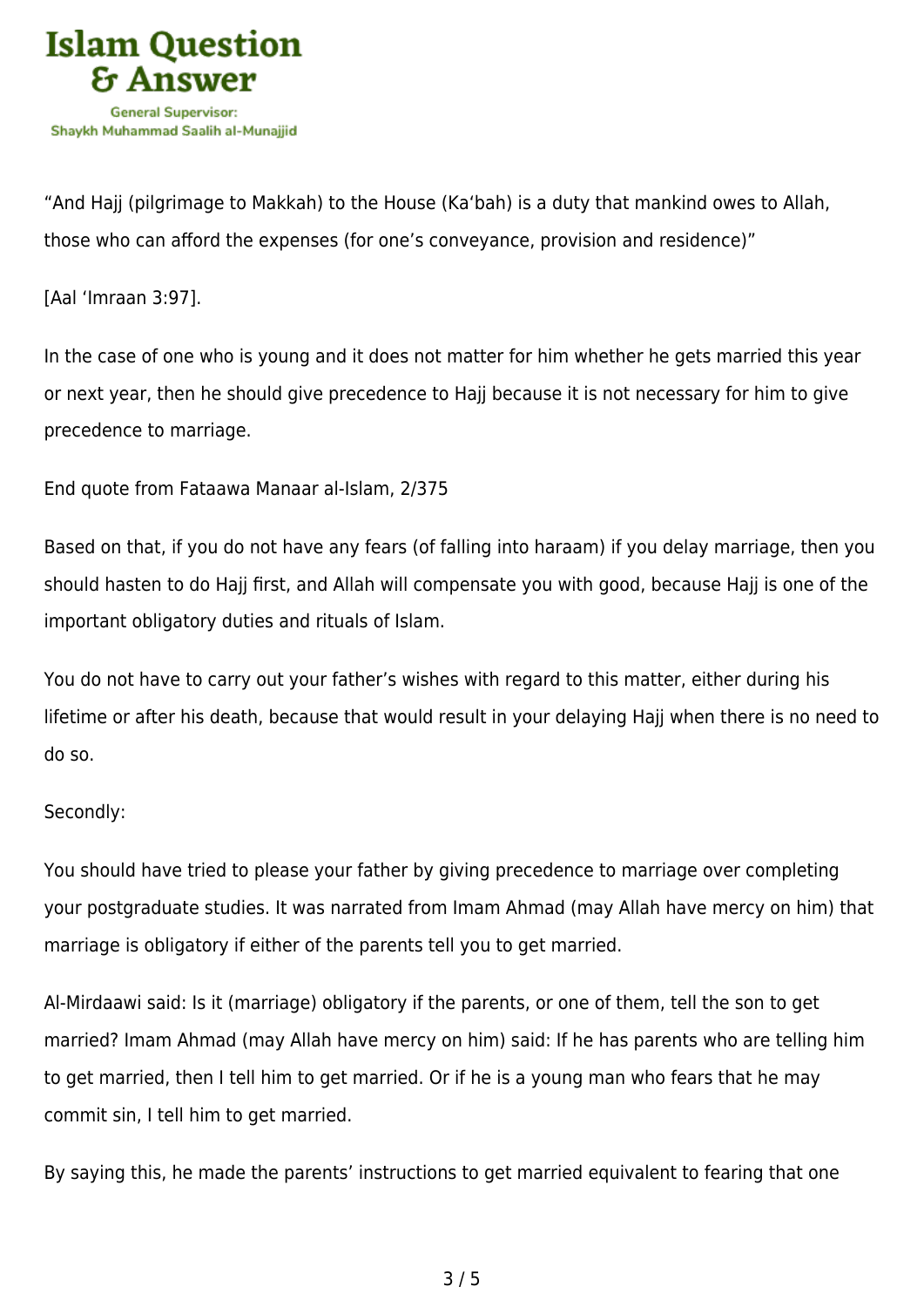

may commit sin.

End quote from al-Insaaf, 8/14

Thirdly:

There is nothing wrong with a father doing Hajj with his son's wealth; in fact there is nothing wrong with a person doing Hajj with another person's wealth in general. But if a person was not able to do the obligatory Hajj because he could not afford the expenses, then he became able to afford it if someone else pays for it, does he have to accept this money in order to do Hajj? There is a difference of opinion among the fuqaha' concerning that.

Ibn Qudaamah (may Allah have mercy on him) said: He is not obliged to do Hajj if someone else spends on it, and he does not become able to do it thereby (and thus it does not become obligatory for him), whether the one who gives him the money is a relative or otherwise, and whether he gives him a means of transportation and provisions, or he gives him money. However, it was narrated from ash-Shaafa'i that if a person's son gives him money that enables him to do Hajj, then he is obliged to do it, because he has enabled him to do Hajj without feeling that he owes a favour to anyone, and no harm or annoyance will result from that. Therefore he is obliged to do Hajj, as would be the case if he possessed sufficient provisions and a mount.

In our view, the words of the Prophet (blessings and peace of Allah be upon him) make Hajj binding on one who has a means of transportation and sufficient funds to cover the costs of the journey. However, in the case where someone else offers to over these costs, he is not regarded as having the means or the money to obtain the means, so Hajj is not obligatory for him. The same applies if his father offers to help him, because we do not think that the father will not feel that he owes him a favour in this case.

End quote from al-Mughni, 3/87